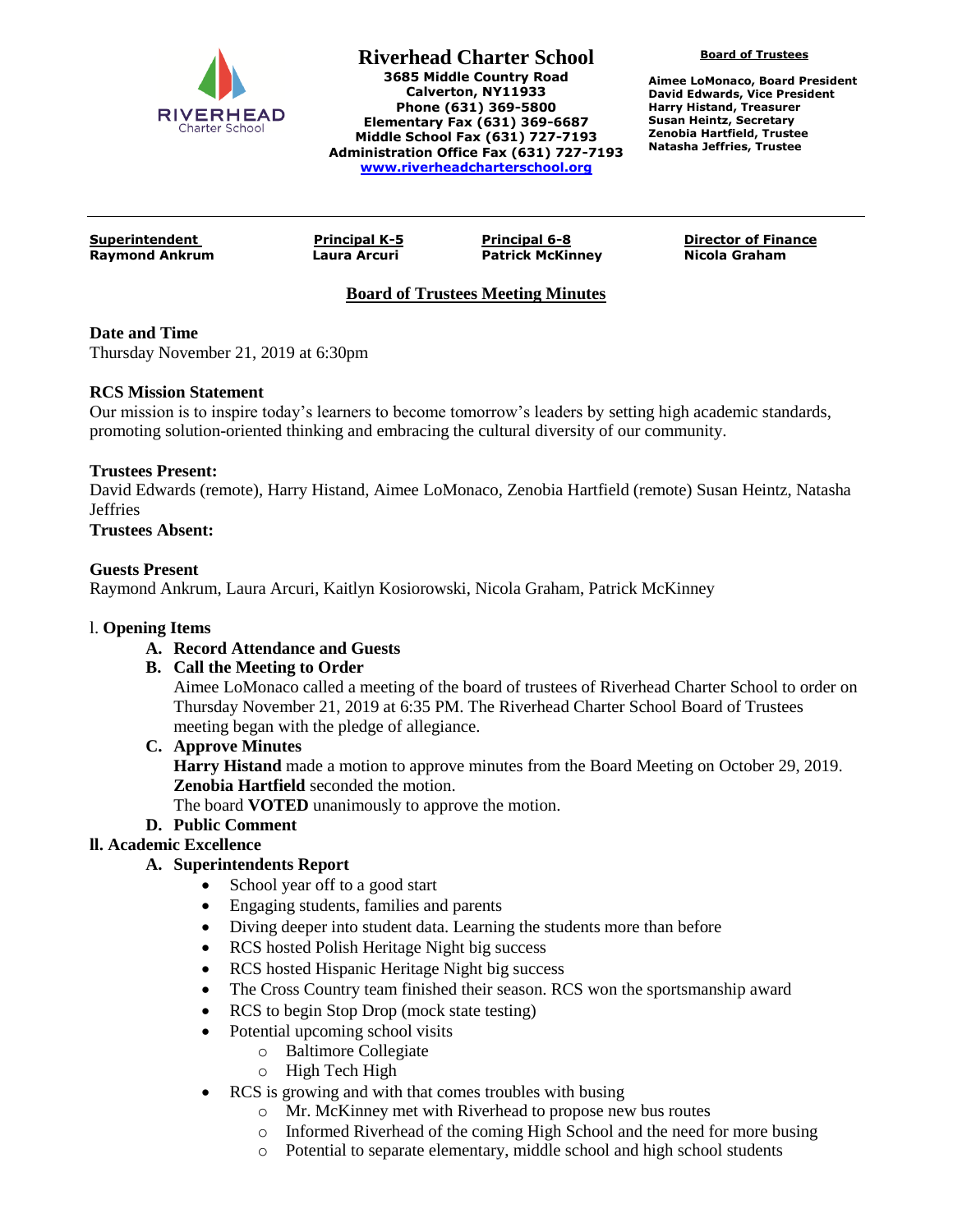

#### **Riverhead Charter School 3685 Middle Country Road Calverton, NY11933 Phone (631) 369-5800 Elementary Fax (631) 369-6687 Middle School Fax (631) 727-7193 Administration Office Fax (631) 727-7193 [www.riverheadcharterschool.org](http://www.riverheadcharterschool.org/)**

**Board of Trustees**

**Aimee LoMonaco, Board President David Edwards, Vice President Harry Histand, Treasurer Susan Heintz, Secretary Zenobia Hartfield, Trustee Natasha Jeffries, Trustee**

| <b>Superintendent</b> | <b>Principal K-5</b> | <b>Principal 6-8</b>    | <b>Director of Finance</b> |
|-----------------------|----------------------|-------------------------|----------------------------|
| <b>Raymond Ankrum</b> | Laura Arcuri         | <b>Patrick McKinney</b> | Nicola Graham              |
|                       |                      |                         |                            |

- o The deputy superintendent agreed to speak with the Riverhead BOE for the next steps
- $\bullet$  9<sup>th</sup> grade portables can fit in the space in the back of the elementary building
- $\bullet$  Mr. McKinney working on a presentation for middle school parents to retain our current  $8<sup>th</sup>$ grade students for  $9<sup>th</sup>$  grade

Mr. McKinney presented academic information on Middle School

- Middle school is using i-ready
- Conferences with parents are taking place for students scoring on the lower end
- Students are picking up from where they left off last year
- Growth in students is seen

Mrs. Arcuri presented academic information on Elementary

- Ms. DeRosa is diving deeper into the ELA curriculum
- $\bullet$  $5<sup>th</sup>$  grade shined on the quarterly mock state testing
- Ms. DeRosa is using the data to write the curriculum to base to the students
- Ms. DeRosa is going into classrooms as well as pulling small groups
- NWEA round 2 starting in a few weeks. More information to follow

Academic Dashboard presented

- 199 students are ELL making up 33% of the student population
- Jump from 25% to 33% in two years
- Decrease in suspensions
- Decrease in absenteeism

**Harry Histand** made a motion to approve upon the recommendation of the Superintendent of schools, the board approves to amend the charter and submit an enrollment increase of an additional 250 students over the next two years.

**Natasha Jeffries** seconded the motion.

The board **VOTED** unanimously to approve the motion.

# **IV. Development**

# **V. Facility**

# **IV. Finance**

# **Director of Finance Report**

- o Cash accounts healthy
- o Over September Budget by less than 1%
- o Additional monies spent
	- **Amazon for books**
	- Staff Appreciation
	- Kaitlyn Kosiorowski professional development conference
	- Filed 990 tax return on time
	- Served 20 days of breakfast and 19 days of lunch
	- End of year financial audit by Cerini and Associates was filed
	- Annual Charter Survey submitted
	- RCS continues to remain sound from a financial standpoint
	- **Federal subsidy received early**